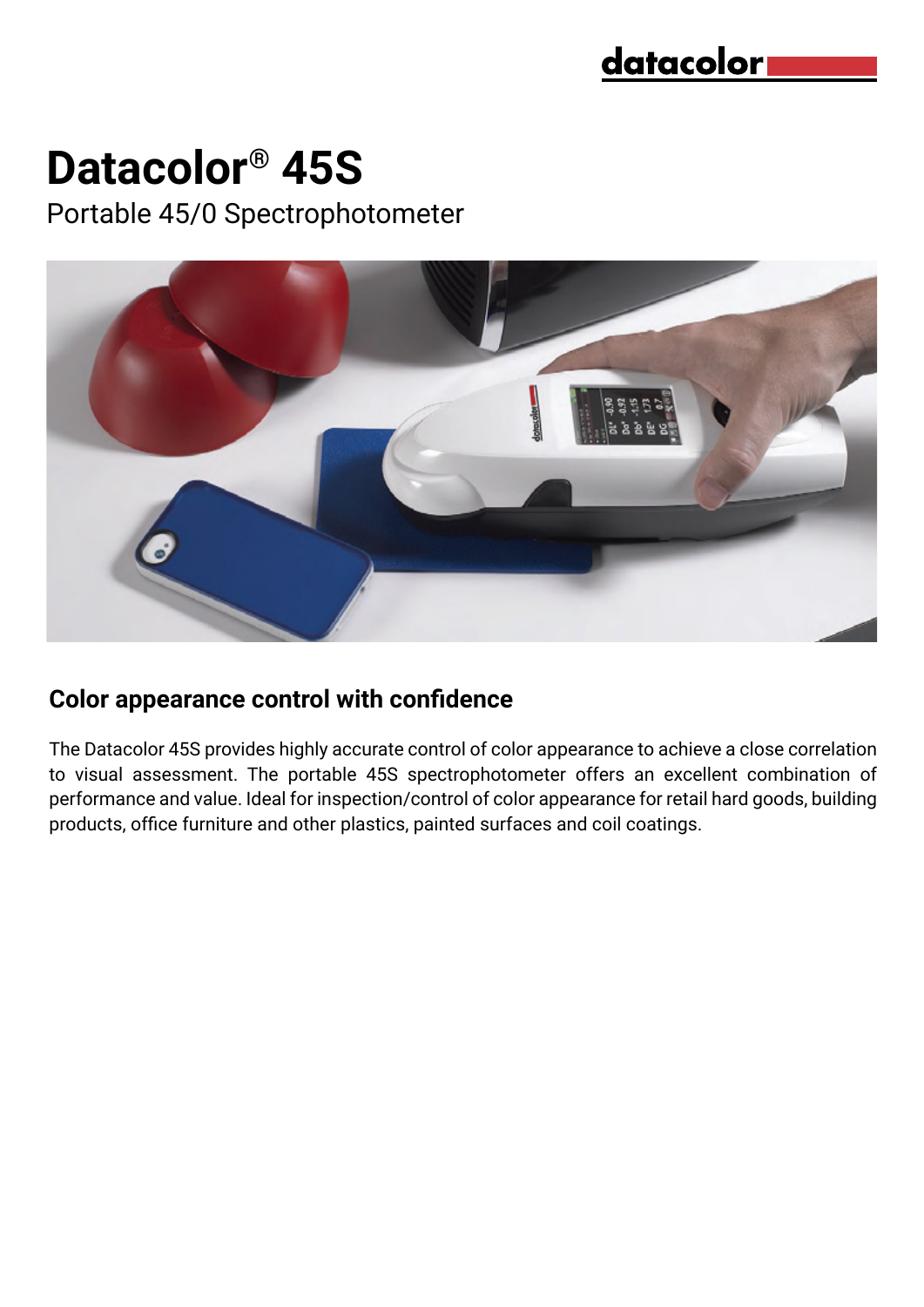

## **Excellent repeatability**

The Datacolor 45S's optical system provides highly efficient light mixing resulting in exceptionally uniform circumferential illumination without any shadowing effects. This means that you can achieve excellent repeatability, even on highly textured samples, and minimize the need for additional rotational measurements.

#### **Economical operation with highreliability**

The Datacolor 45S is powered with longer lasting, Lithium Ion rechargeable battery that provides a stable charge for up to 2000 measurements. In addition, the electrical system is optimized to deliver a consistent high intensity illumination. This means that that the instrument can be operated economically without compromising on reliability.

# **Highly reproducible results**

The unit's calibration stand also serves as a measurement stand. Its pivoting stage securely locks the instrument in place for precise calibration and consistent measurements, resulting in near identical measurements irrespective of the operator or the measurement site.

#### **Confidence you need tocontrol appearance**

The Datacolor 45S comes with a complete standard accessary package. All instruments can be serviced in the field or at one of our many service centers located worldwide.

## Datacolor 45S

#### **Easy to Learn and Use**

Extensive onboard functionality – displayed on a large color LCD with an intuitive user interface

- 1-click continuous sample measurement.
- Live navigation bar enables easy access to Target, Batch, Tolerance, and other settings.
- Pass/Fail, Auto-Standard, Auto-Naming, Auto-Saving, Indices and more.

Bluetooth® and USB peripheral support allows easy measurement in the lab or on the shop floor

- Connect to Datacolor TOOLS® quality control software (sold separately or as a bundle) with Bluetooth or USB.
- Easy export of data to a USB flash-drive.
- Support for USB keyboards and bar code scanners.
- Thoughtfully designed for optimal use
- Sleek design with a low-profile probe for use in hard to access locations.
- Measure buttons on either side allow for left and right-handed usage.